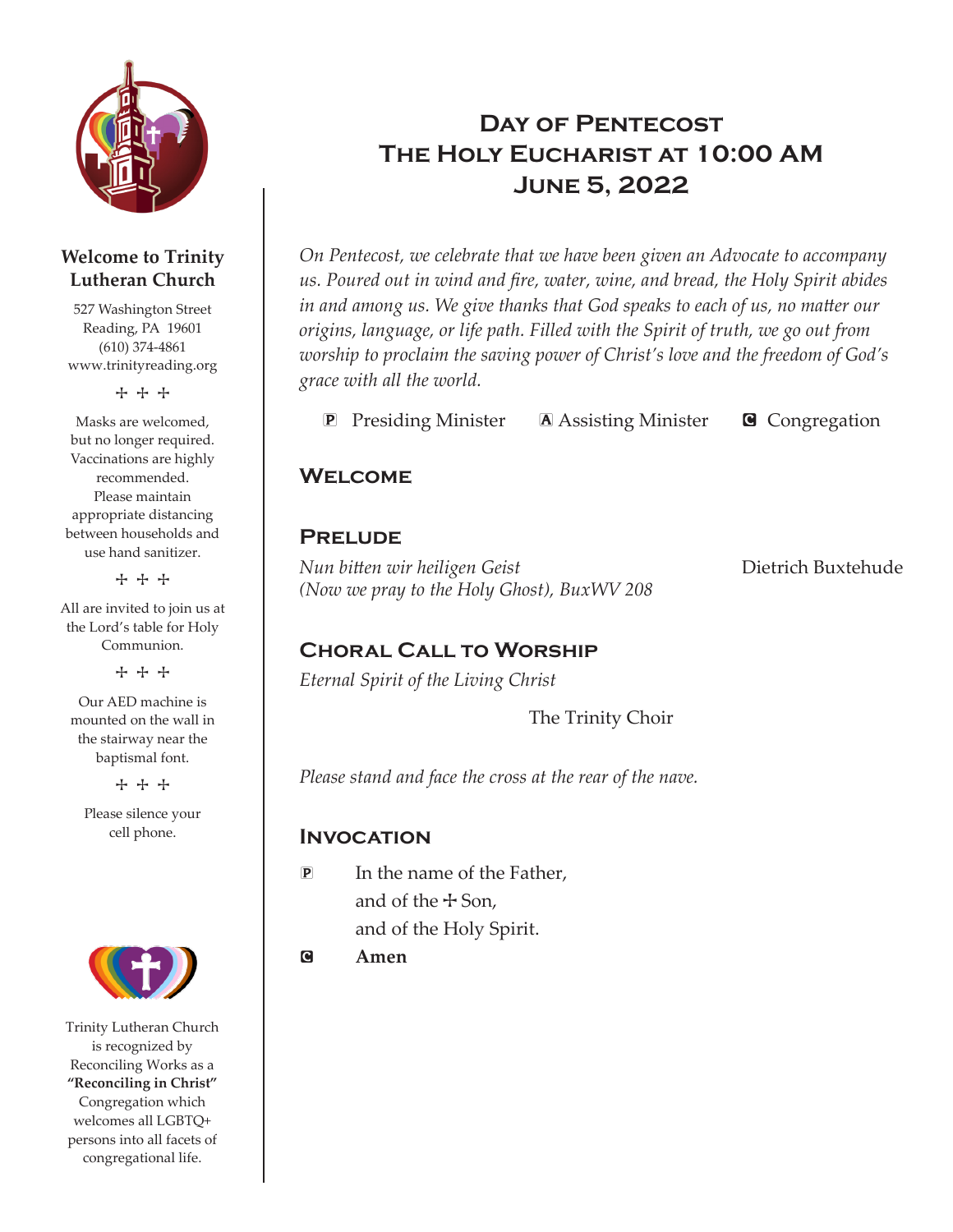#### **ACCLAMATION**

- P Gracious Spirit, heed our pleading.
- **E** Come Holy Spirit, come.
- P Ignite your fire in our hearts.
- **E** Come Holy Spirit, come.
- P Wind of God, blow through our lives.
- **E** Come Holy Spirit, come.
- P Reshape the world by the presence of Christ.
- **E** Come Holy Spirit, come.
- P Voice of God, speak in our lives.
- **E** Come Holy Spirit, come.
- P Unite us in love, peace and justice.
- **E** Come Holy Spirit, come.
- P Make us dream dreams and see visions.
- **E** Come Holy Spirit, come.
- P Fill our world with compassion, joy and hope.
- **E** Come Holy Spirit, come.
- P Come Holy Spirit.
- **E** Come Holy Spirit, come.

PROCESSIONAL HYMN - Gracious Spirit, Heed Our Pleading - see page 3

#### **GREETING**

- P The grace of our Lord Jesus Christ, the love of God, and the communion of the Holy Spirit be with you all.
- C **And also with you.**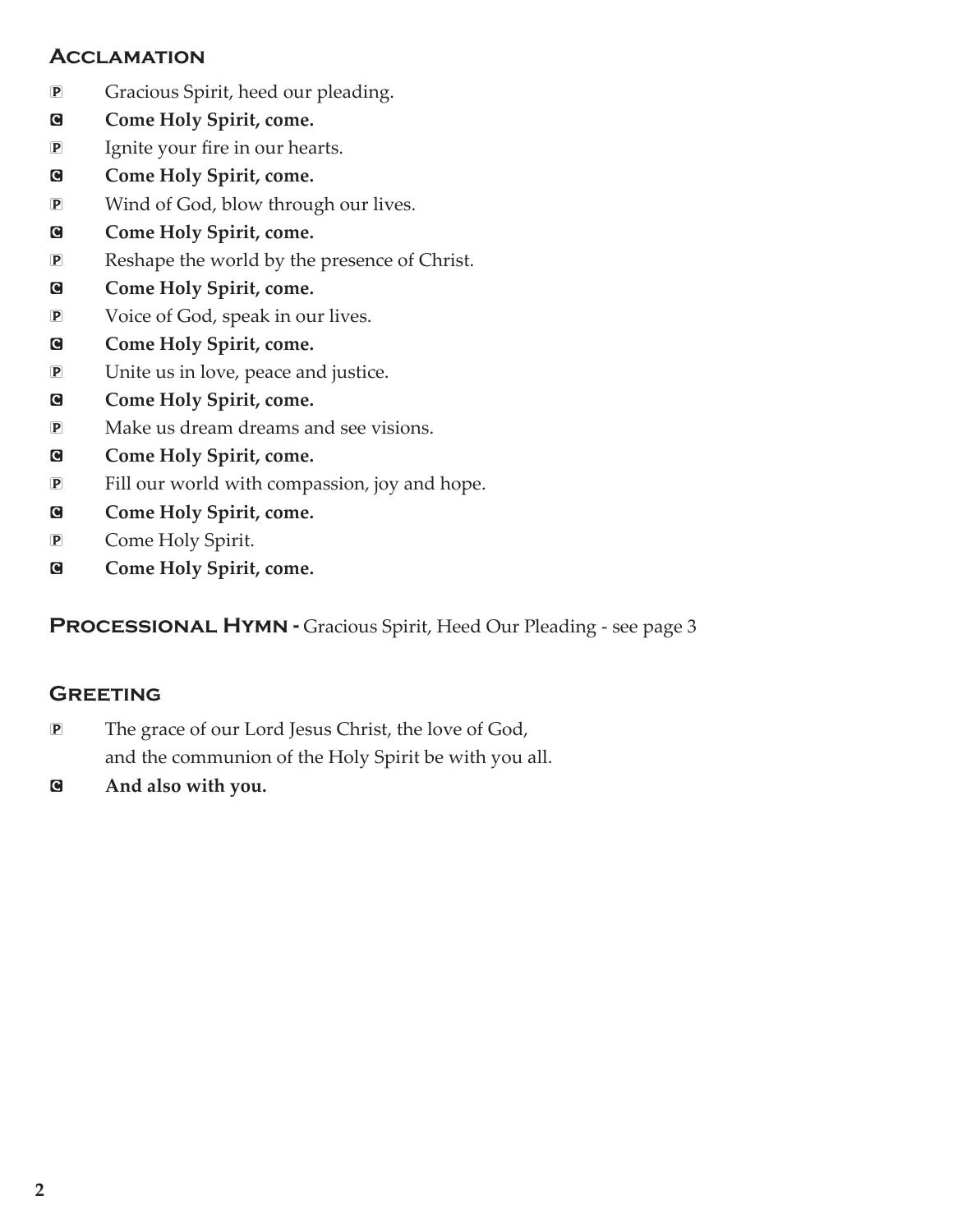#### GRACIOUS SPIRIT, HEED OUR PLEADING - Deborah Graf, diembe



- 4 Not mere knowledge, but discernment, nor rootless liberty; turn disquiet to contentment, doubt into certainty.
- 5 Keep us fervent in our witness, unswayed by earth's allure. Ever grant us zealous fitness, which you alone assure.

Text: Wilson Niwagila; tr. Howard S. Olson, b. 1922<br>Music: NJOO KWETU, ROHO MWEMA, Wilson Niwagila; arr. Egil Hovland, b. 1924<br>English and Swahili text and tune © Lutheran Theological College, Makumira, Tanzania, admin. Au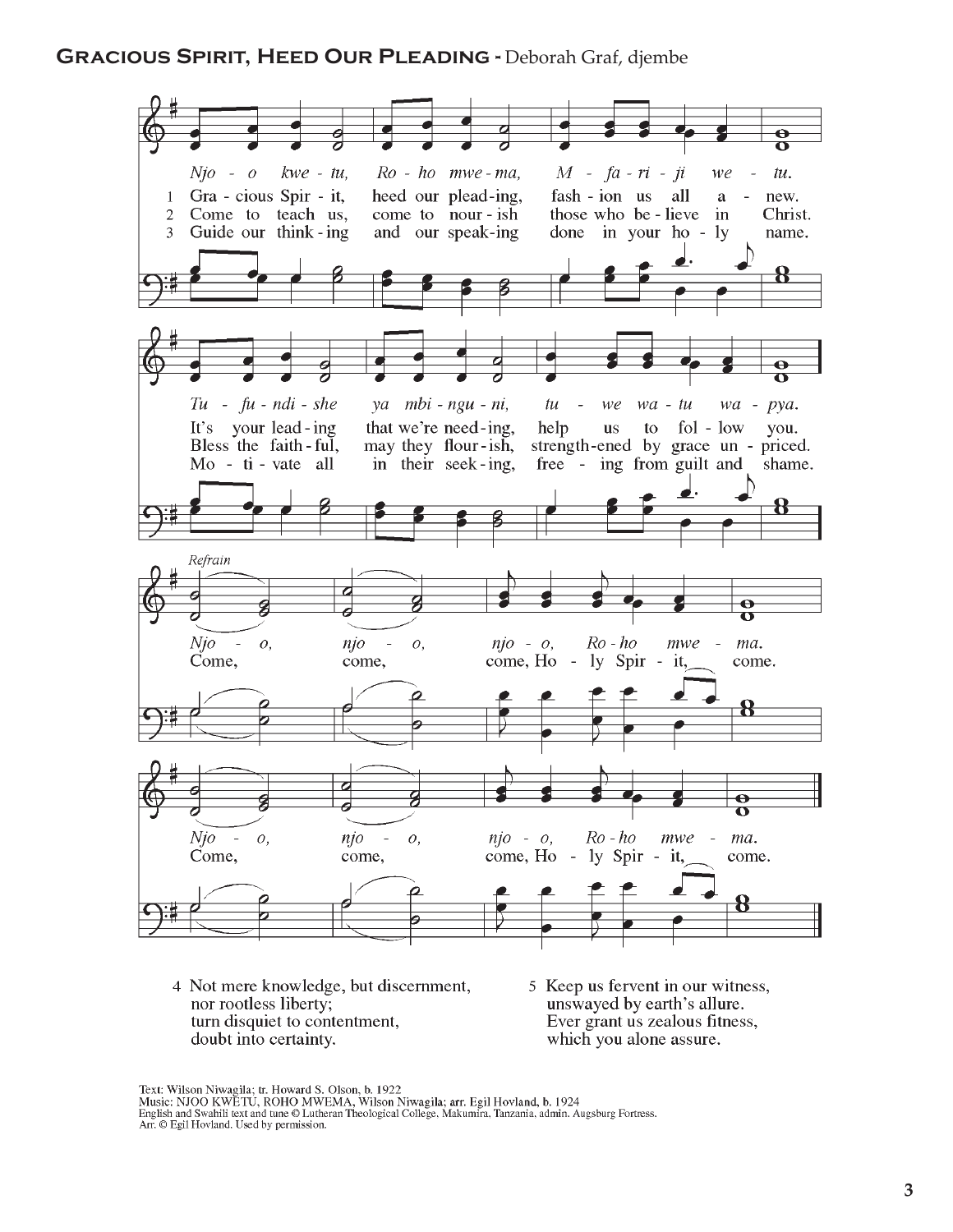

Text: German hymn, 15th cent., st. 1; Martin Luther, 1483-1546, sts. 2-3; tr. composite Music: KOMM, HEILIGER GEIST, HERRE GOTT, *Enchiridion*, Erfurt, 1524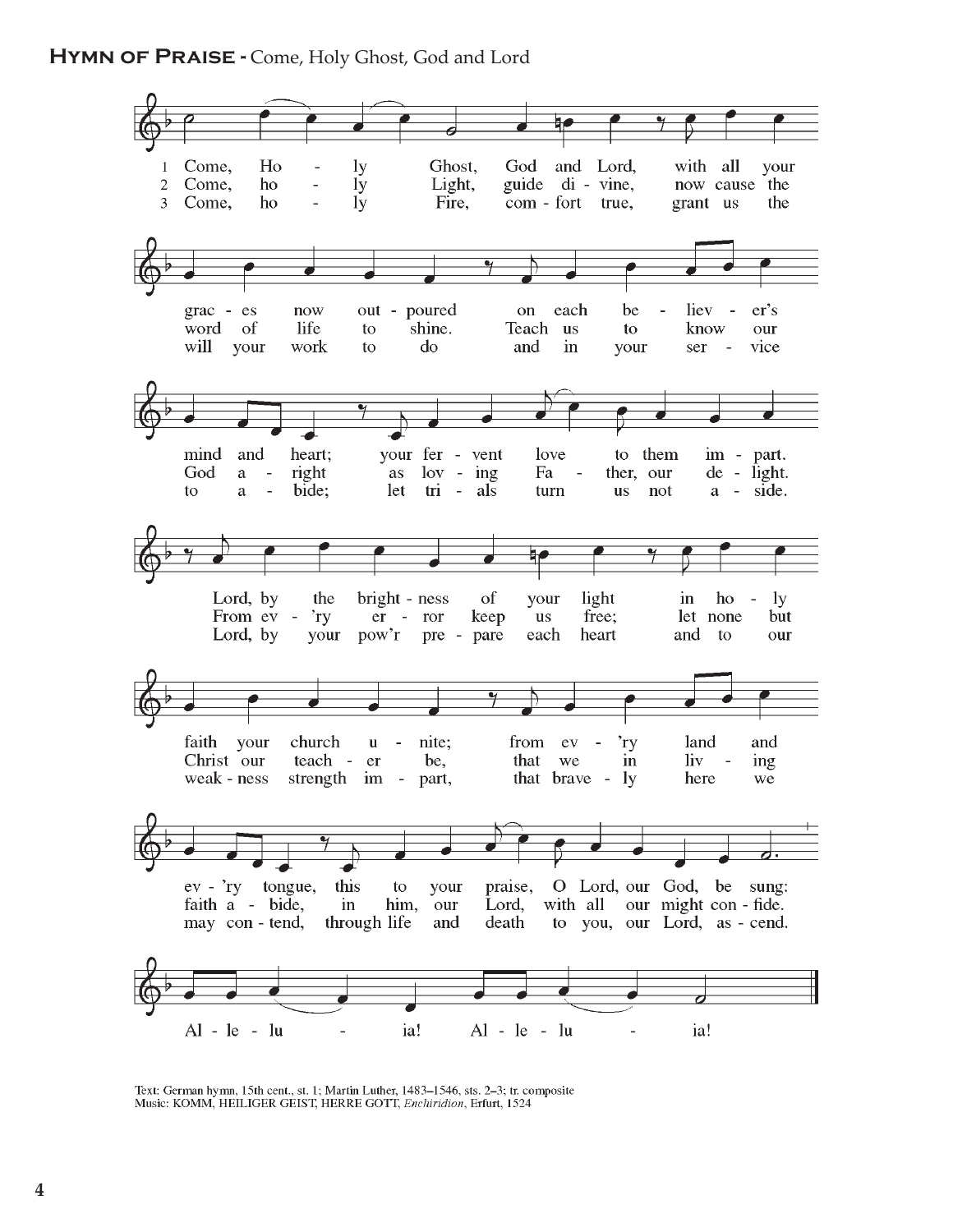#### Prayer of the Day

- P Let us pray. God our creator, the resurrection of your Son offers life to all the peoples of earth. By your Holy Spirit, kindle in us the fire of your love, empowering our lives for service and our tongues for praise, through Jesus Christ, our Savior and Lord, who lives and reigns with you and the Holy Spirit, one God, now and forever.
- C **Amen**

*Be seated.*

## **FIRST READING: Acts 2:1-21**

*Before Jesus ascended into heaven, he told his disciples they would be filled with the Holy Spirit. Now, amid signs of fire, wind, and a variety of languages, the people were amazed and astonished at Jesus' promise coming true.*

*After the reading:*

- A Word of God, word of life.
- C **Thanks be to God.**

#### Psalm 104:24-34, 35b

*Italics = All;* Standard = High Voices; **Bold = Low Voices**

*Send forth your Spirit and renew the face of the earth.*

How manifold are your works, O Lord!

In wisdom you have made them all; the earth is full of your creatures.

#### **Yonder is the sea, great and wide, with its swarms too many to number,**

#### **living things both small and great.**

There go the ships to and fro, and Leviathan, which you made for the sport of it.

**All of them look to you to give them their food in due season.** 

You give it to them; they gather it; you open your hand, and they are filled with good things.

#### **When you hide your face, they are terrified;**

#### **when you take away their breath, they die and return to their dust.**

You send forth your Spirit, and they are created;

and so you renew the face of the earth.

#### **May the glory of the Lord endure forever;**

#### **O Lord, rejoice in all your works.**

You look at the earth and it trembles; you touch the mountains and they smoke.

**I will sing to the Lord as long as I live; I will praise my God while I have my being.**

May these words of mine please God. I will rejoice in the Lord.

#### **Bless the Lord, O my soul. Hallelujah!**

*Send forth your Spirit and renew the face of the earth.*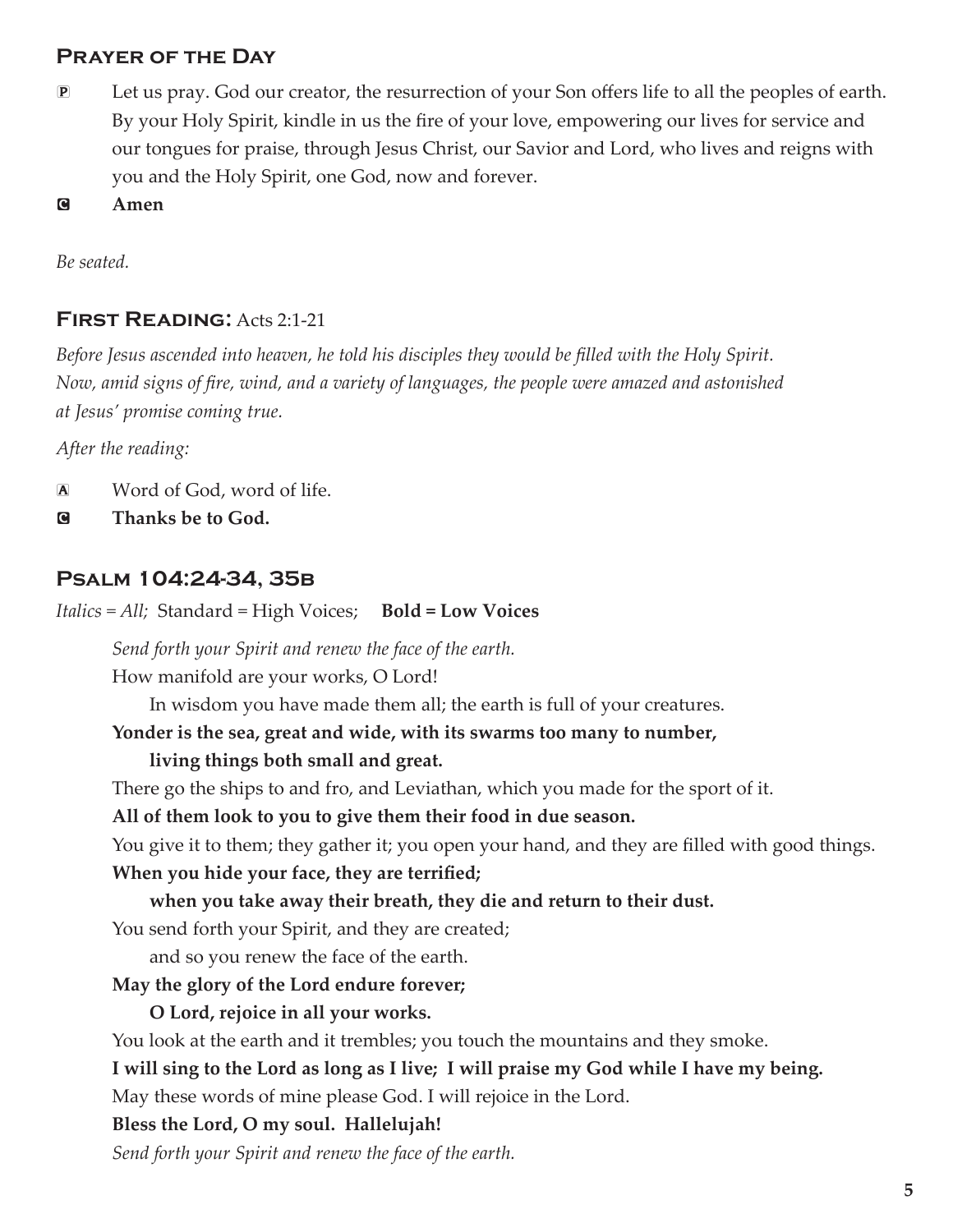#### SECOND READING: Romans 8:14-17

*Here Paul speaks about the mystery of baptism: through the Holy Spirit we are claimed, gathered, and welcomed into Christ's body, the church. And we receive a new name in our adoption: child of God.*

*After the reading:*

- A Word of God, word of life.
- C **Thanks be to God.**

## Teaching Time for All God's Children

*Please stand as you are able.*

## Gospel Acclamation



## **THE HOLY GOSPEL:** John 14:8-17 (25-27)

*Jesus prays that the life of his followers will be characterized by an intimate unity of identity with God. To be so identified with God means also to share in God's mission: to proclaim the word that will bring others into this same unity.*

P The Holy Gospel according to John.

#### G Glory to you, O Lord.

*After the reading:*

- P The Gospel of the Lord.
- C **Praise to you, O Christ.**

*Be seated.*

#### **SERMON**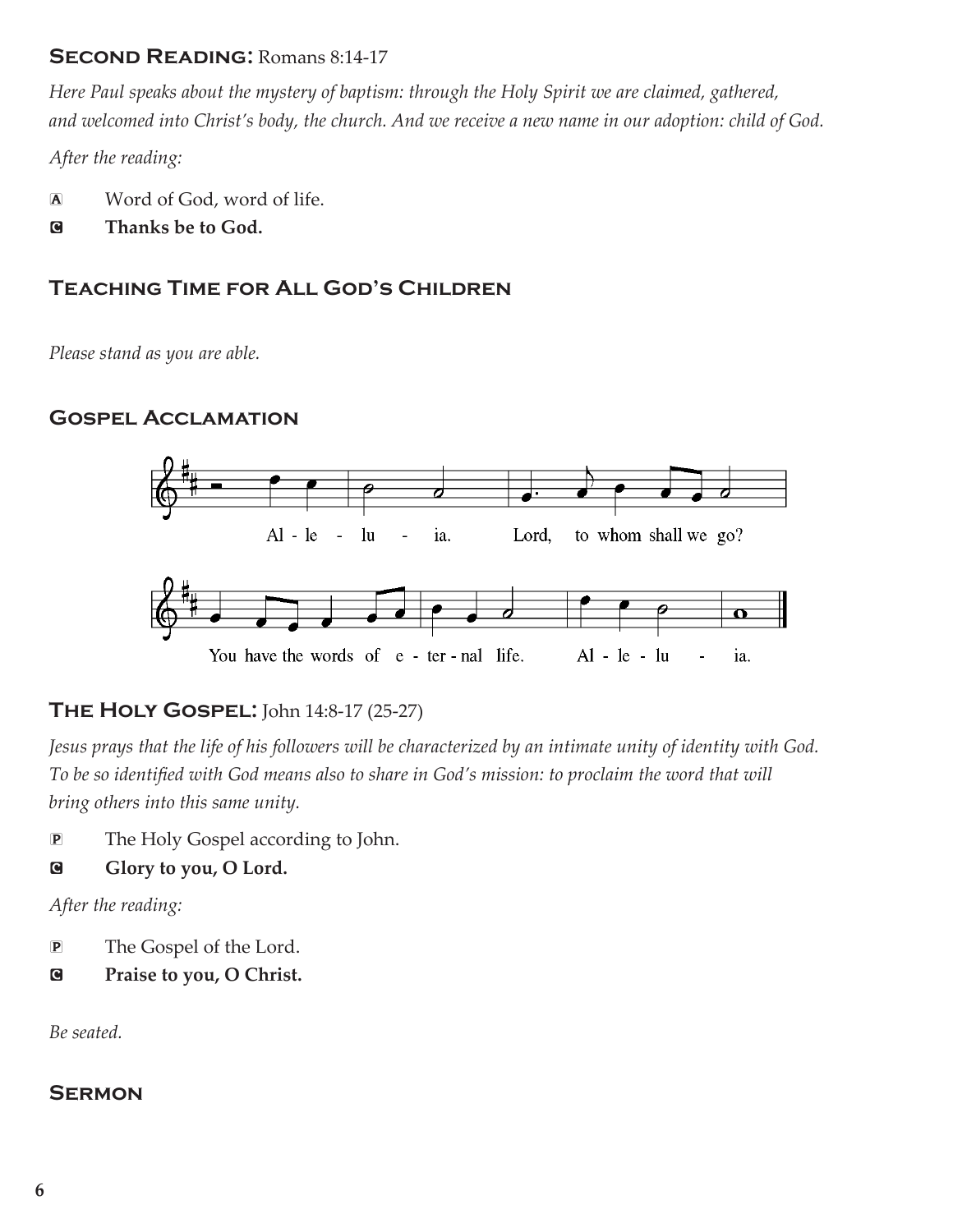#### HYMN OF THE DAY - O Holy Spirit, Root of Life



Text: Jean Janzen, b. 1933; based on Hildegard of Bingen, 1098–1179<br>Music: PUER NOBIS, European tune; adapt. Michael Praetorius, 1571–1621; arr. hymnal version<br>Text © 1991 Jean Janzen, admin. Augsburg Fortress.<br>Arr. © 2006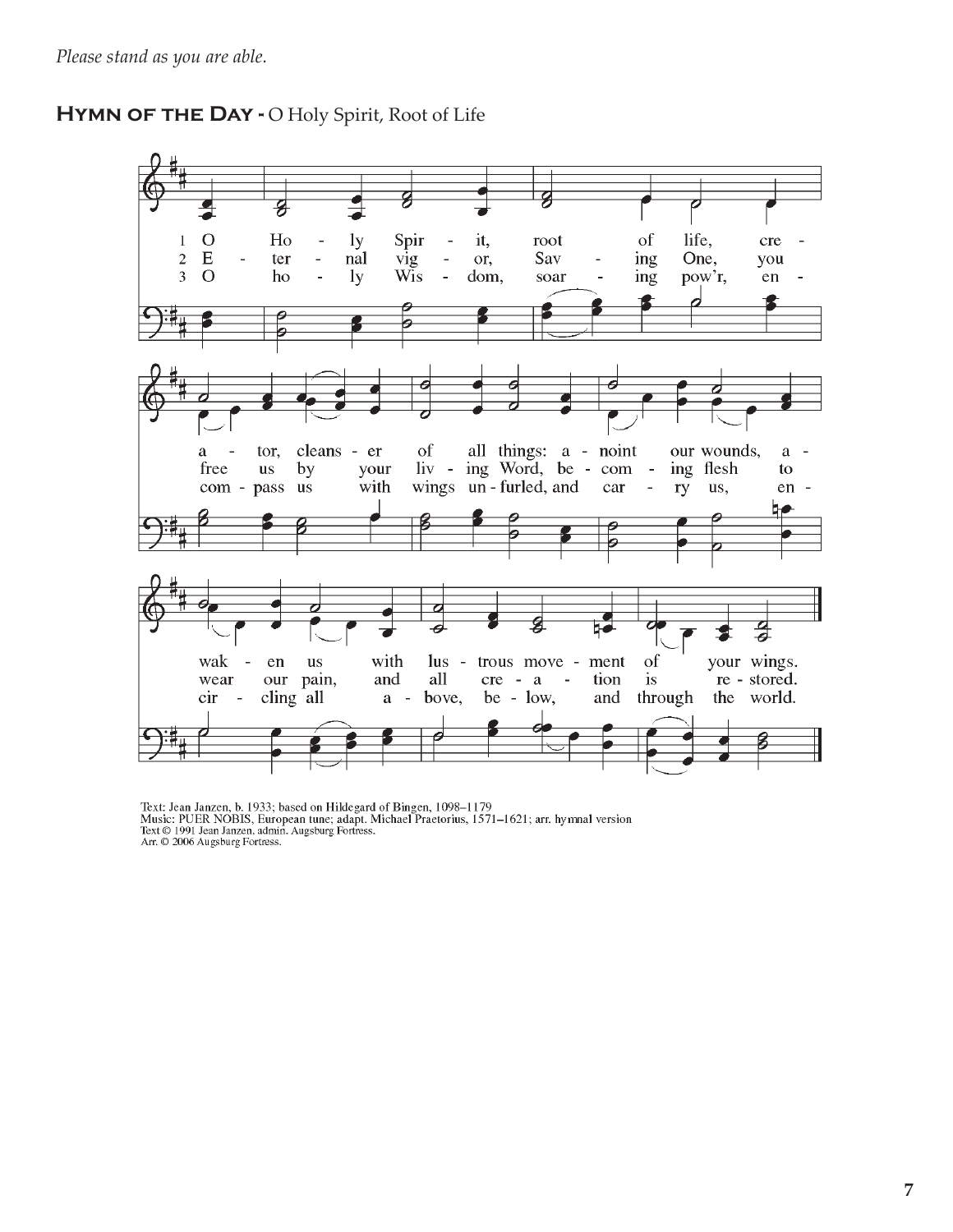#### Nicene Creed

**We believe in one God, the Father, the Almighty, maker of heaven and earth, of all that is, seen and unseen.**

**We believe in one Lord, Jesus Christ, the only Son of God, eternally begotten of the Father, God from God, Light from Light, true God from true God, begotten, not made, of one Being with the Father; through him all things were made. For us and for our salvation he came down from heaven, was incarnate of the Holy Spirit and the virgin Mary and became truly human. For our sake he was crucified under Pontius Pilate; he suffered death and was buried. On the third day he rose again in accordance with the scriptures; he ascended into heaven and is seated at the right hand of the Father.**

**He will come again in glory to judge the living and the dead, and his kingdom will have no end.**

**We believe in the Holy Spirit, the Lord, the giver of life, who proceeds from the Father and the Son, who with the Father and the Son is worshiped and glorified, who has spoken through the prophets. We believe in one holy catholic and apostolic church. We acknowledge one baptism for the forgiveness of sins. We look for the resurrection of the dead, and the life of the world to come. Amen**

#### Prayers of Intercession

A Set free from captivity to sin and death, we pray to the God of resurrection for the church, ` people in need, and all of creation.

*After a brief silence each petition concludes:*

A God, in your mercy,

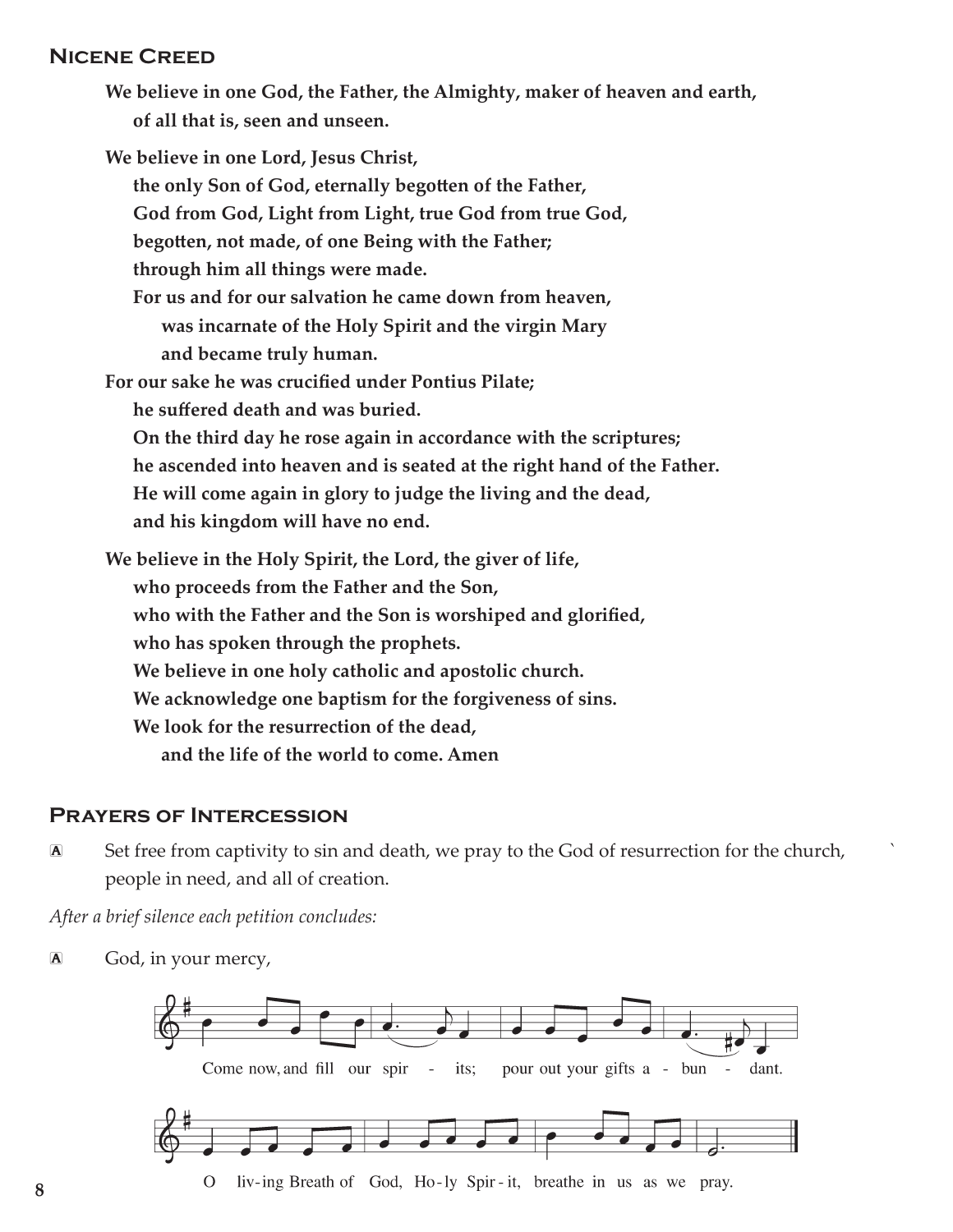#### *After the final petition:*

- P In your mercy, O God, respond to these prayers, and renew us by your life-giving Spirit; through Jesus Christ, our Savior.
- C **Amen**

## **PEACE**

- P The peace of the Lord be with you always.
- C **And also with you.**

*Please greet one another from a distance and then be seated.*

## **OFFERTORY**

| I Will Pour Out My Spirit |                        | Arr. Robert Leaf            |  |
|---------------------------|------------------------|-----------------------------|--|
| The Trinity Choir         | Ron Eddinger, narrator | See page 15 for anthem text |  |

## Offering Prayer

- A Let us pray. Living God,
- C **you gather the wolf and the lamb to feed together in your peaceable reign, and you welcome us all at your table. Reach out to us through this meal, and show us your wounded and risen body, that we may be nourished and believe in Jesus Christ, our Savior and Lord. Amen**

#### Great Thanksgiving

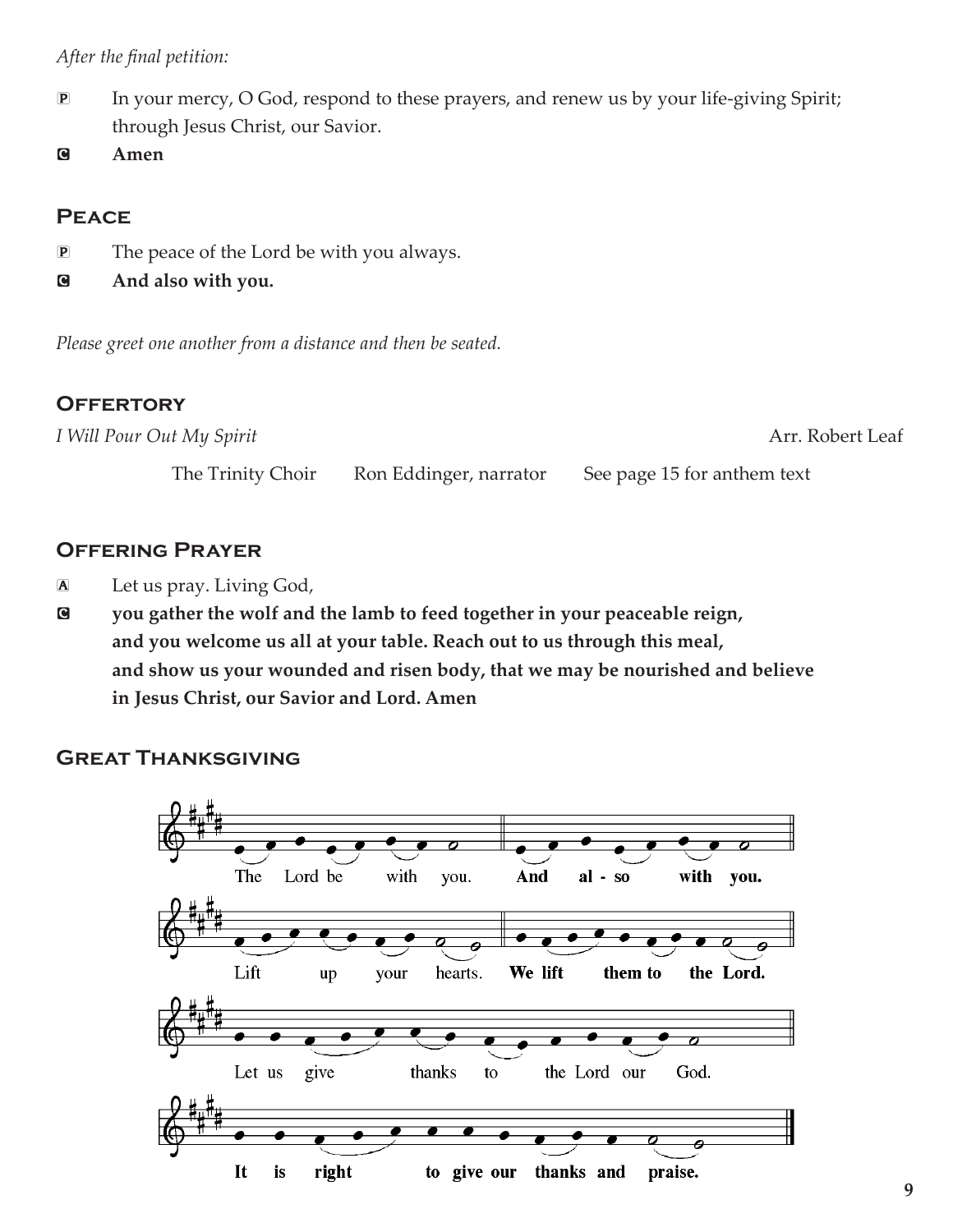#### Proper Preface

P It is indeed right, ...we praise your name and join their unending hymn:

#### **SANCTUS**



#### Eucharistic Prayer

- P Blessed are you,…we proclaim the mystery of faith:
- $\bullet$  Christ has died. Christ is risen. Christ will come again.
- P O God of resurrection….Grace our table with your presence.
- C **Come, Holy Spirit.**
- P Reveal yourself to us…burning with justice, peace, and love.
- **G** Come, Holy Spirit.
- P With your holy ones…now and forever.
- C **Amen**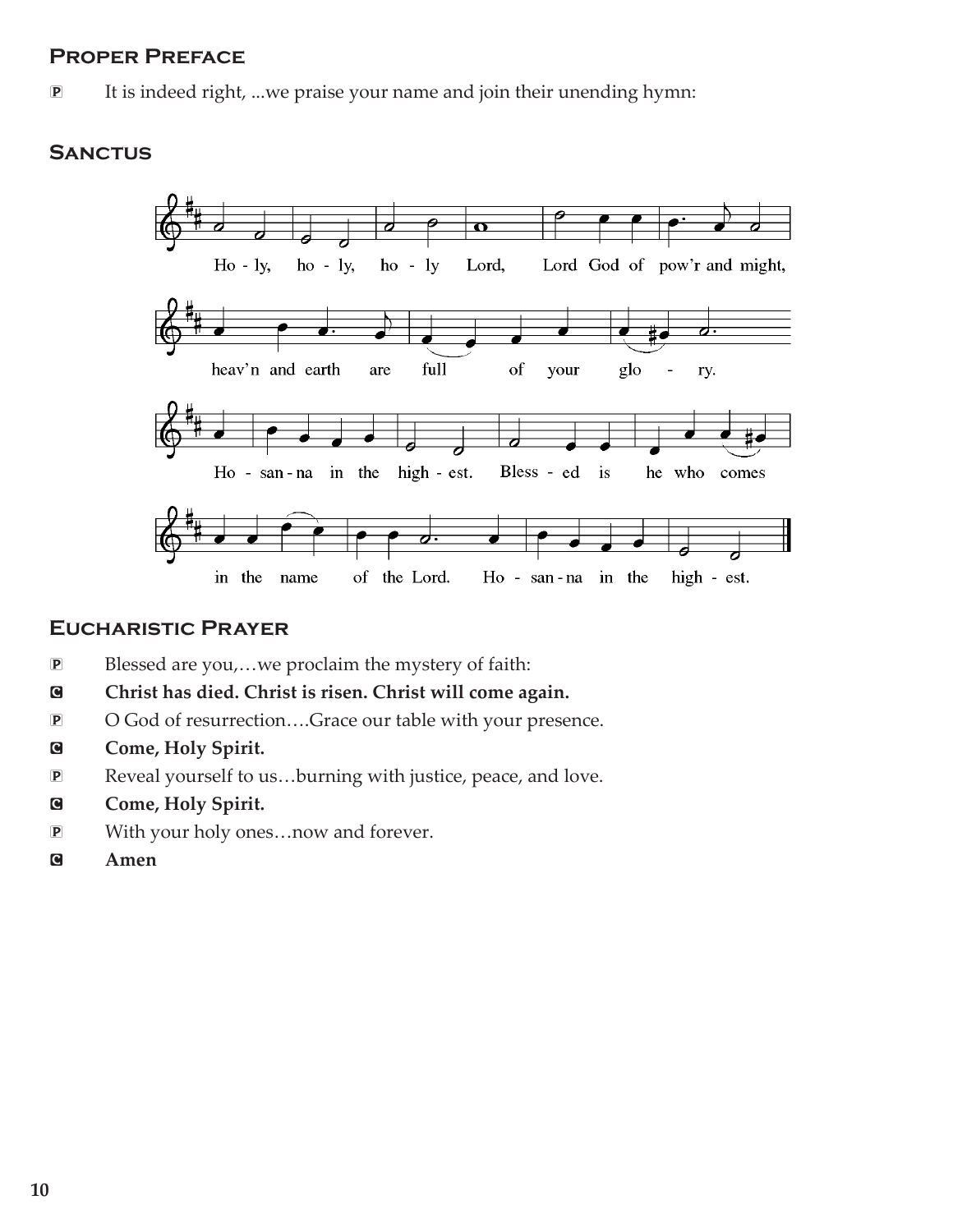## Lord's Prayer

P Gathered into one by the Holy Spirit, let us pray as Jesus taught us.

C **Our Father, who art in heaven, hallowed be thy name, thy kingdom come, thy will be done, on earth as it is in heaven. Give us this day our daily bread; and forgive us our trespasses, as we forgive those who trespass against us; and lead us not into temptation, but deliver us from evil. For thine is the kingdom, and the power, and the glory, forever and ever. Amen**

#### Invitation to Communion

P The risen Christ dwells with us here. All who are hungry, all who are thirsty, come.

#### *Be seated.*

## LAMB OF GOD



#### **DISTRIBUTION**

*Following the direction of the usher, approach the altar, maintaing a safe distance between households. Please ask your server if you need a gluten-free wafer or prefer grape juice. As you return to your seat, place your empty glass in the corner basket. Those not partaking of communion are invited to come forward for a blessing. If you are unable to approach the altar for communion, inform the usher and the sacrament will be brought to you.*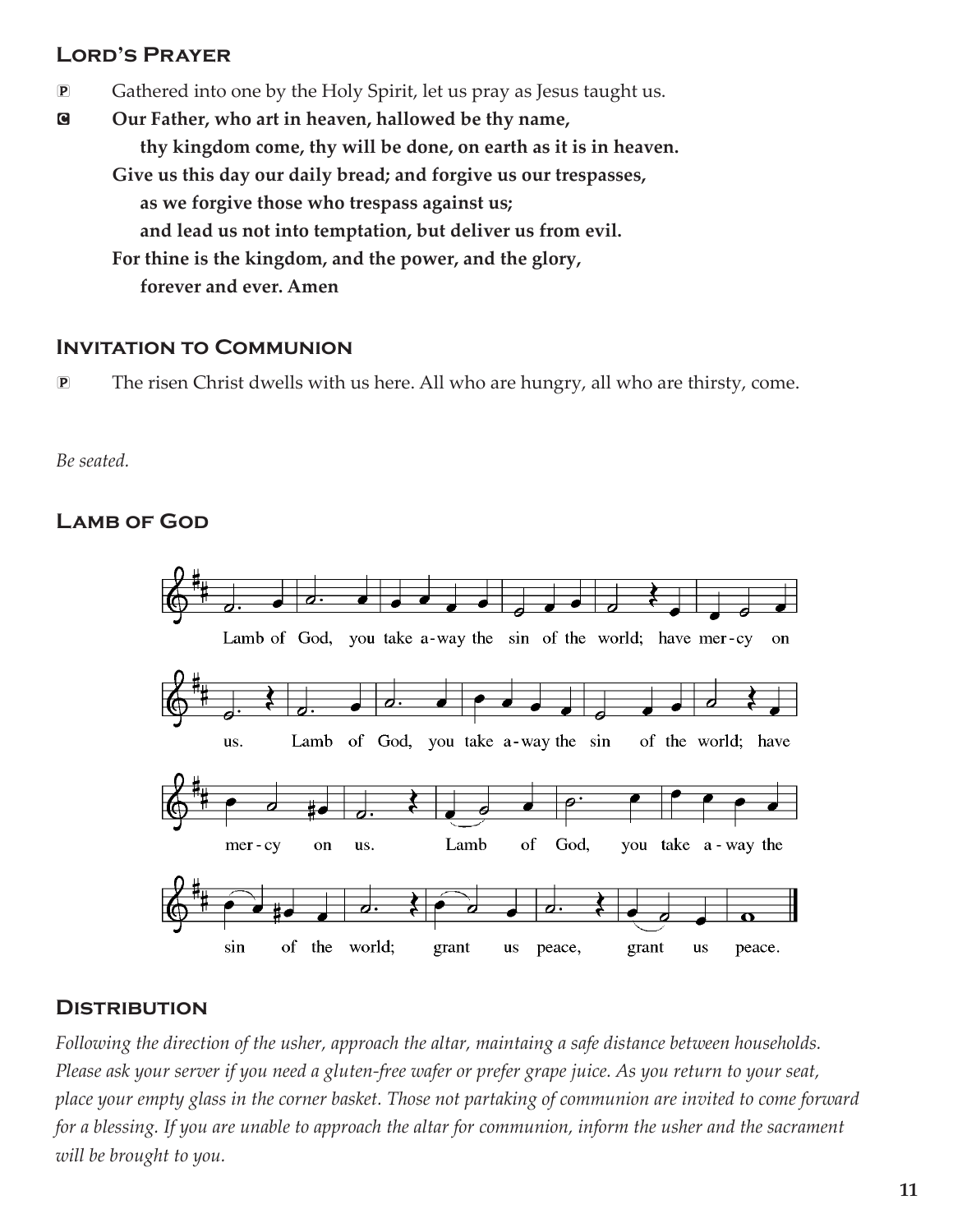## Table Blessing

- P The body and blood of our Lord Jesus Christ strengthen you and keep you in his grace.
- C **Amen**

## Prayer after Communion

- A We give you thanks, generous God, for in this bread and cup we have tasted the new heaven and earth where hunger and thirst are no more. Send us from this table as witnesses to the resurrection, that through our lives, all may know life in Jesus' name.
- C **Amen**

## **BLESSING**

- P God, the Author of life, Christ, the living Cornerstone, and the life-giving Spirit of adoption, + bless you now and forever.
- C **Amen**

**SENDING HYMN - O Day Full of Grace - see page 13** 

#### **DISMISSAL**

- A Alleluia! Christ is risen.
- C **Christ is risen indeed. Alleluia!**
- A Go in peace. Tell what God has done.
- C **Thanks be to God.**

#### **POSTLUDE**

Komm, heiliger Geist, Herre Gott (Come, Holy Ghost, Lord God) Andreas Armsdorf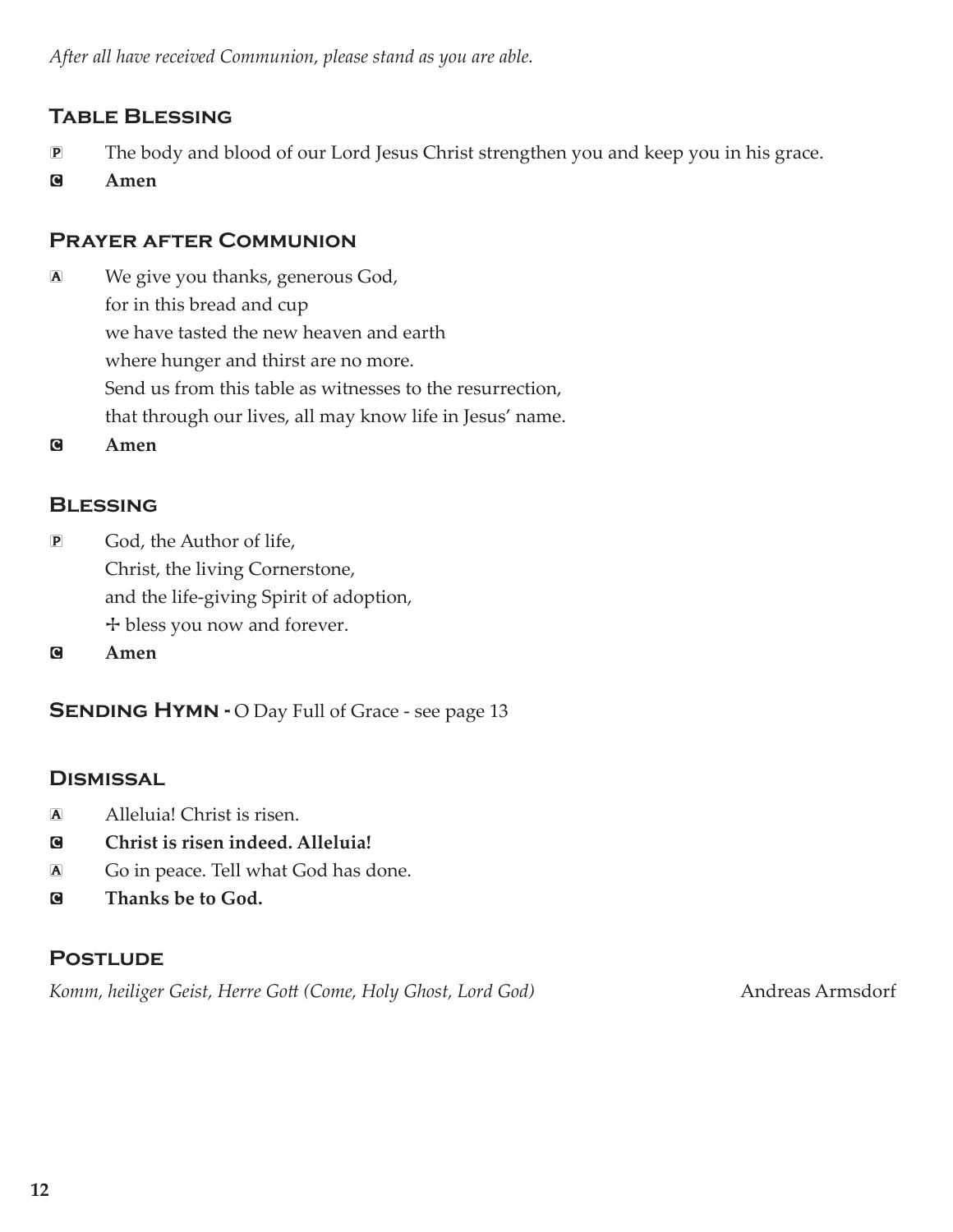

Text: Scandinavian folk hymn; tr. Gerald Thorson, 1921-2001, alt. Music: DEN SIGNEDE DAG, Christoph E. F. Weyse, 1774-1842 Text © 1978 Lutheran Book of Worship, admin. Augsburg Fortress.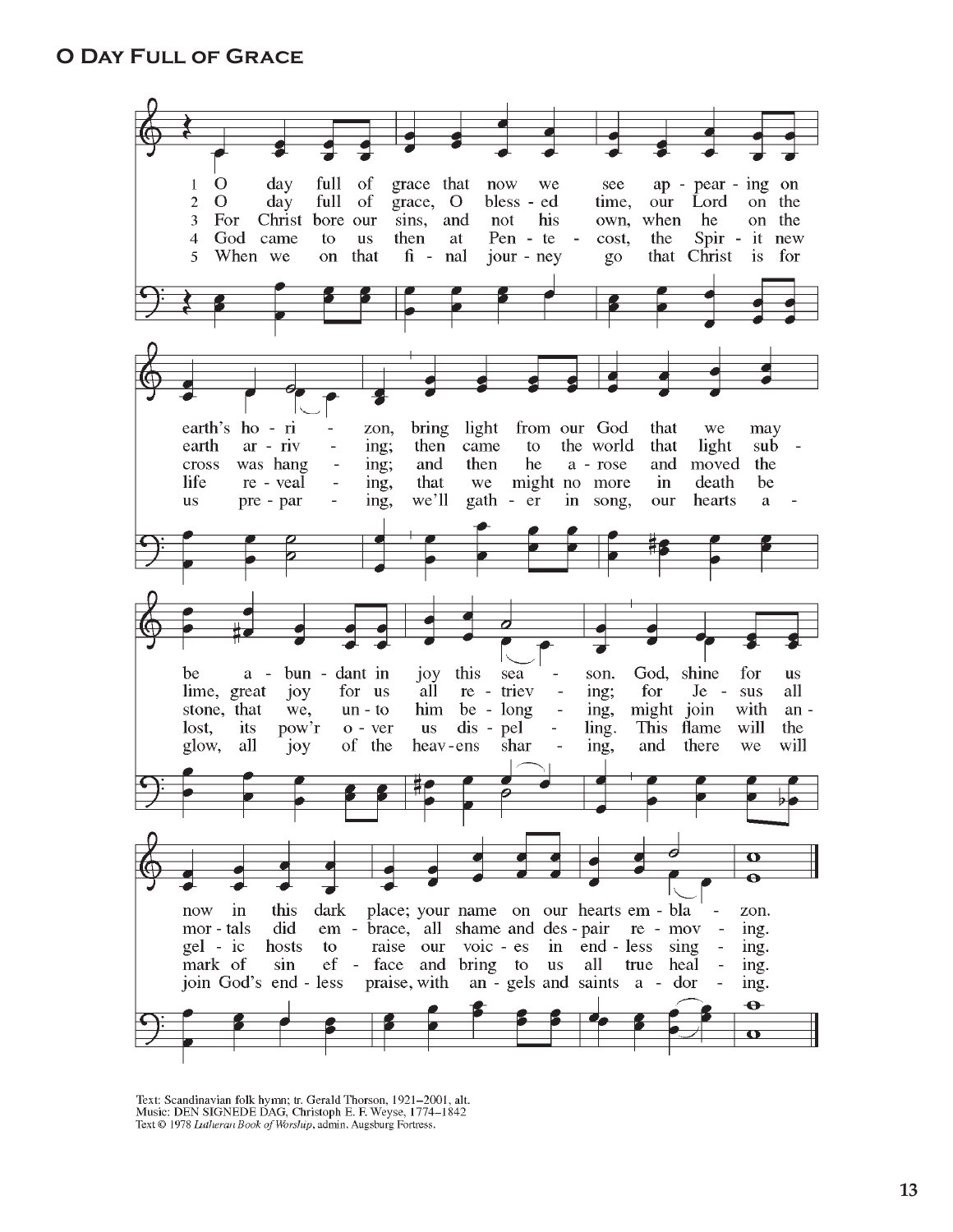# **Pentecost Flower and World Hunger Dedications**

## **In Memory of:**

Alan and Isabel Hawman *by* Tom and Amy Reinsel Miriam K. Kochel *by* Frances Frezeman and Barbara Lykens Our loved ones *by* Raye and Bruce Herbert and Elizabeth Reinsel *by* Tom and Amy Reinsel Those who hunger in this world *by* Stanley and Grete Furrow Joyce and Edgar Wagner *by* Gerald and Joanne Wagner Betty Leuffen *by* The Silverman Family

## **In Honor of:**

The Common Ground Recovery Community *by* The Silverman Family Barbara Gangewere *by* The Silverman Family Jen, Avery, and Kevin *by* Raye and Bruce The Kitchen Renovating Crew *by* Jerry and Carolyn Holleran Kris, Brandon, Michael, and Anne *by* Raye and Bruce Karl Leuffen *by* The Silverman Family

# **Trinfinity Night – Friday, June 10 6:30 p.m. at the Rosenbaum Abode**

Never-ending Faith, Fun, and Fellowship for all ages! You are invited to join Trinity friends to connect before we scatter for the summer. This event is for everyone who likes to sit at a campfire, swim in a pool, play on a lawn, and sing some songs together. Bring your own beverage. Smores will be provided.

RSVP by June 5 is preferred (not required). Sign up in the Narthex or by contacting Deaconess Deborah dgraf@trinityreading.org. (Rosenbaum address will be shared when you register)

# **Congregational Meeting and THANK YOU Celebration - Sun., June 12**

You are invited to stay after worship for our annual congregational meeting. We will be electing vestry members, receiving reports, and taking time to celebrate and thank staff and members who share of time and talents. Delicious cupcakes will be served as we take time to connect with each other. Here's a reminder of how long our staff members have been serving: Karen Eddinger - 11 years, Rachel Gambone - 17 years, Deaconess Deborah Graf - 23 years, Peter Graf (in an official staff position) - 2 years, Matt Mellen - 30 years; Dave Troche - 9 years.



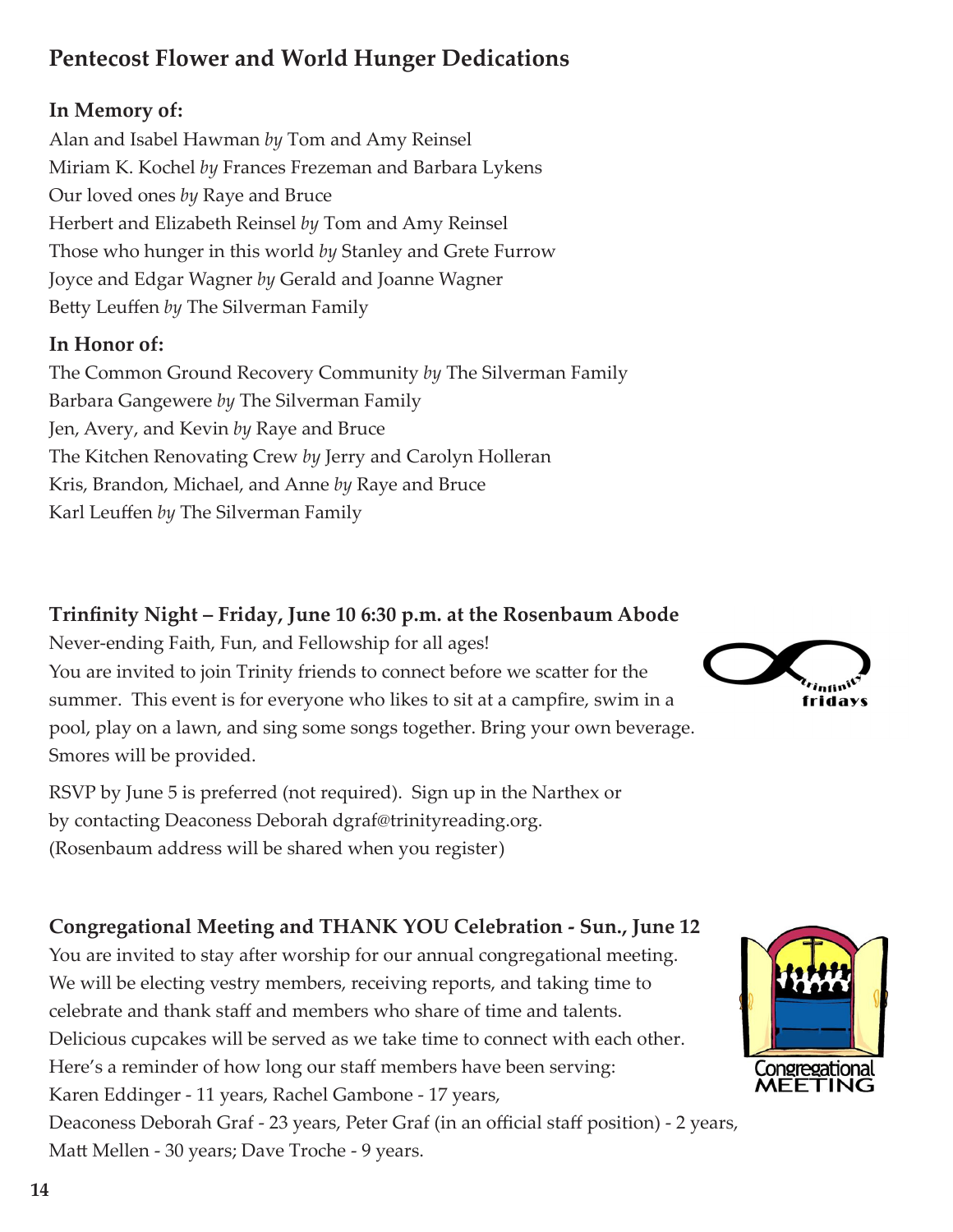# **Leaders in Today's Liturgy**

**Preaching and Presiding:** Pr. Virginia Biniek **Assisting Minister:** Dcs. Deborah Graf **Minister of Music:** Karen S. Eddinger **Lector and Crucifer:** Andrew Smith **Torchbearers**: Abbie & Danielle Smith **Spirit Pole**: Josh Motley **Greeter:** Anita Dolak **Ushers:** Amy Reinsel, Jeff & Pam Wasmuth **Communion Assistant:** Amy Bornhofen **Altar Guild:** Michael Faust, Linda Grim, Erica Hofmann, Allison Huyett, Darryl Jeffries, Doris Strobel

**Today's broadcast** is sponsored by Doris & David Strobel in honor of Erika and Doris's birthdays

**Immediate prayer requests:** David Strobel, Kelley Crozier, Tom Shultz, Dick Hartman, Karl Leuffen, and the family and friends grieving the death of Betty Leuffen

**Ongoing prayer requests:** Ruth Adam (friend of Graf family), Celia Cosentino (friend of Jane Zobian), Doris (friend of Pat McMahon), Dick Evans, Ed Harlin, Nathan Hudson (son-in-law of Anita Dolak), Darryl Jeffries, Tina Koch (friend of Jenn Smith), Nancy Nagle, Betty Rickenbach (Karen Nein's mother), Luther Routté, the Sawyer family, Walter Schur, and David Unruh (brother of Ralph Unruh)

**Trinity households:** Kristen Sonon & Brandon, Michael and Anne Pruss; Pam & George Sonon, Jr.; Kristen, Tom, Faye & Quillan Soper; Thomas & Louise W. Souder; and Nancy Souders-Negri & Fred Negri

**Homebound members:** Karin Flatt, Joan Goncher, Sarah Rothermel, Karl Leuffen, Walter Schur, Noreen Showalter, and Tom Shultz

# **I Will Pour Out My Spirit - Arr. Robert Leaf**

*Come, Holy Spirit, God and Lord; be all thy gifts in plenty poured to save, to strengthen and make whole each ready mind, each waiting soul. O, by the brightness of thy light in holy faith all men unite, and to thy praise, by ev'ry tongue, in ev'ry land, our hymn be sung. Alleluia! Alleluia!*

*O strong defense, O holy light! That we may know our God aright, and call him Father from the heart, the word of life and truth impart. O quicken us with all thy powers, make strong our faith in weaker hours, that, as good Christians in the strife, we turn to thee in death and life. Alleluia! Alleluia!*

> **Today's prayer response is from the hymn O Living Breath of God** Text: Osvaldo Catena, 1920-1986; tr. Gerhard M. Cartford, b. 1923 Music:VAAVINDAR FRISKA. Swedish folk tune Tr.© 1998 Augsburg Fortress